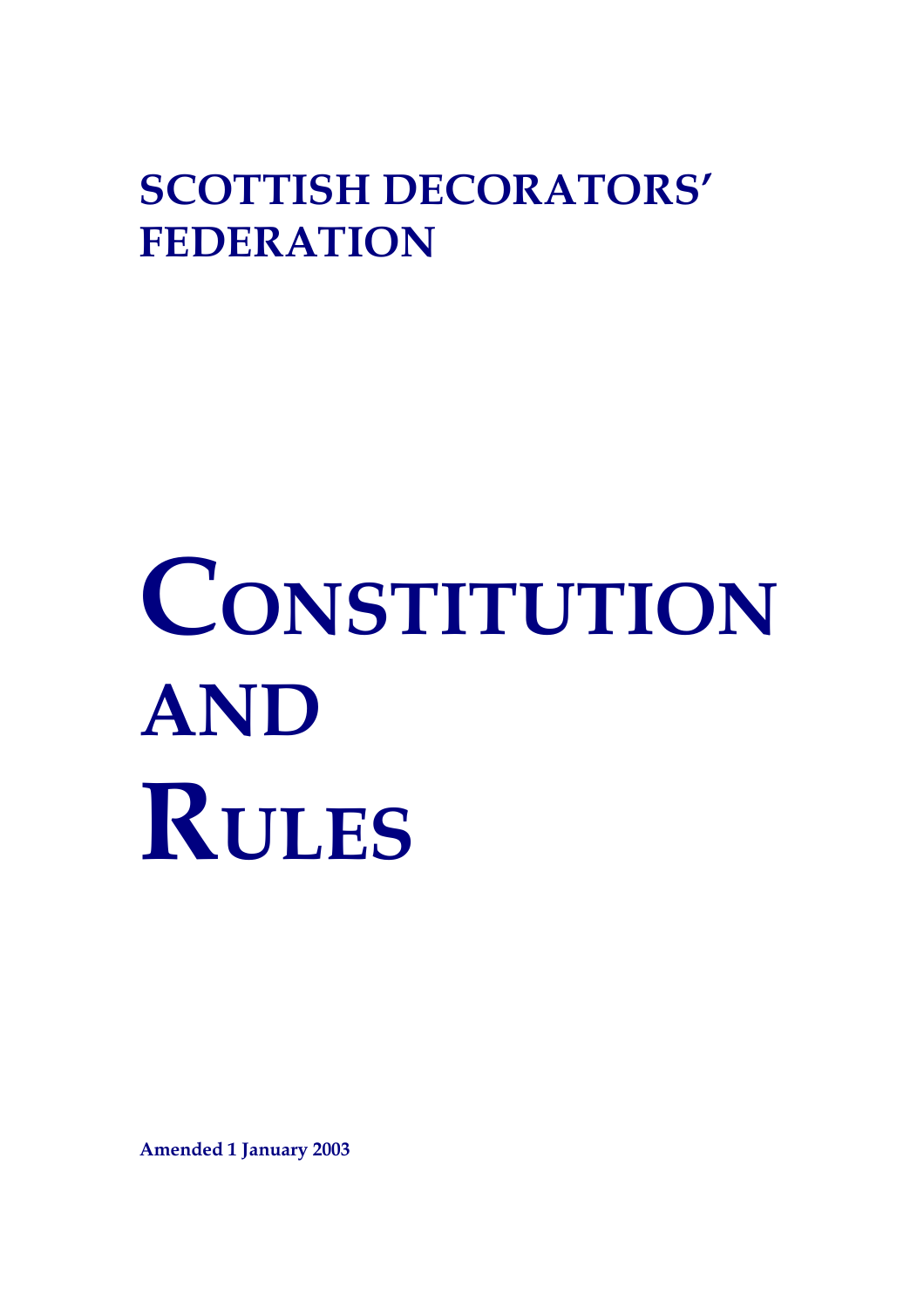### **TABLE OF CONTENTS**

| 1.  | $STATUS$ 3              |  |
|-----|-------------------------|--|
| 2.  |                         |  |
| 3.  |                         |  |
| 4.  |                         |  |
| 5.  |                         |  |
| 6.  |                         |  |
| 7.  |                         |  |
| 8.  |                         |  |
| 9.  | CONTRIBUTION 12         |  |
| 10. |                         |  |
| 11. |                         |  |
| 12. |                         |  |
| 13. |                         |  |
| 14. |                         |  |
| 15. |                         |  |
| 16. |                         |  |
| 17. |                         |  |
| 18. |                         |  |
|     | 19. ALTERATION OF RULES |  |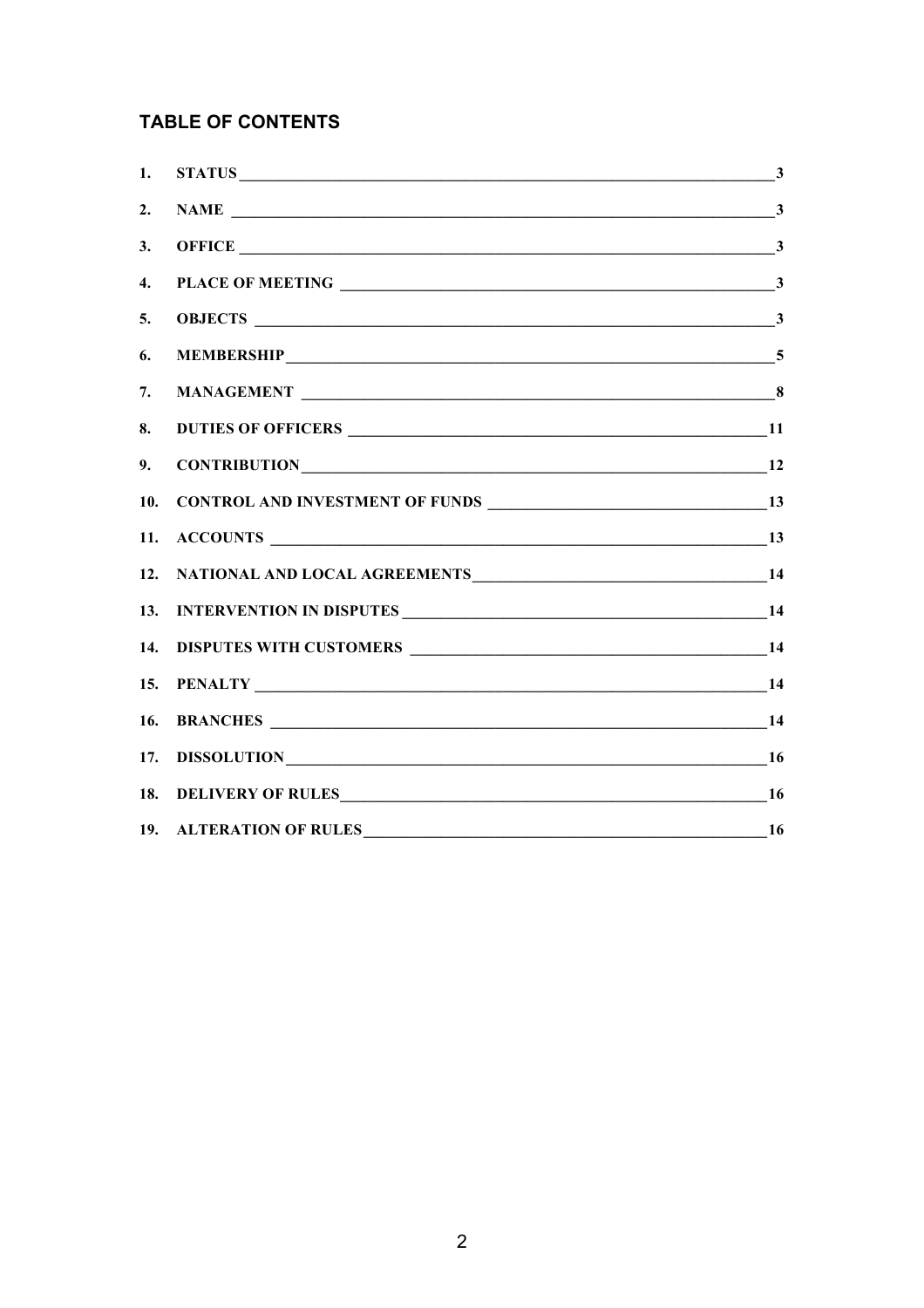#### **ALL PREVIOUS RULES RESCINDED**

#### **RULES**

#### **1. STATUS**

This Federation is an employer's federation to include self-employed, manufacturing and merchant companies, should they meet the criteria of membership.

#### **2. NAME**

The name shall be **'THE SCOTTISH DECORATORS' FEDERATION'**.

#### **3. OFFICE**

The Registered office of the Federation shall be the current address of the Federation or such other address the Council may determine. All communications shall be addressed to the administrative office of the Federation.

#### **4. PLACE OF MEETING**

The place of meeting shall be the offices of the Federation or places as the Chief Executive or Management Committee, may from time to time determine.

#### **5. OBJECTS**

The objects of the Federation shall be:

**(a)** To regulate the relations between employers and operatives engaged in the painting and decorating trade in Scotland, and to promote good feeling amongst the members of the Federation, and to provide for their general and material welfare.

**(b)** To federate the various local Associations of Painting Employers and Decorators; and persons, firms, and companies engaged in the trade or business of painting and decorating in Scotland.

**(c)** To amalgamate and federate persons, firms and companies engaged in the trade or business of painting and decorating in Scotland.

**(d)** The Federation shall negotiate all matters concerning wages, hours, and conditions of employment for the painting and decorating trade in Scotland. This to be done through the Scottish Painting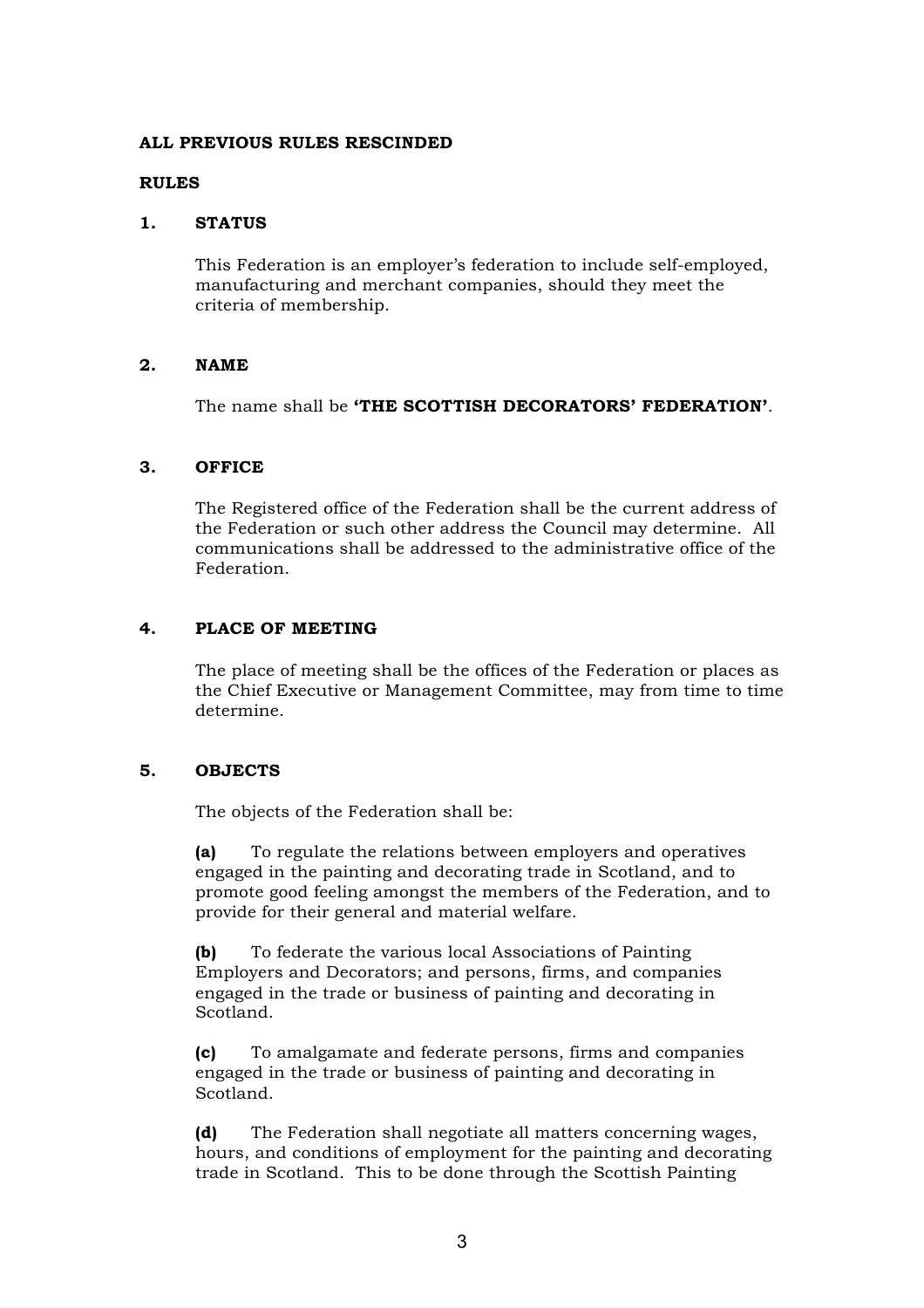Council, Federation members of this Council to be elected at the Annual General Meeting or co-opted by National Council.

**(e)** To consider all questions affecting the interest of the painting and decorating trade, or allied trades, and especially of the members of the Federation. To take whatever action may be deemed necessary to promote all such interest, and to procure the improvement of any existing laws, regulations, contracts, rates, tariffs, wages, usages, or customs affecting such trades, businesses or interests. To oppose the enactment, adoption or establishment of any such laws, regulations, contracts, rates, tariffs, wages, usages or customs as may be prejudicial to such trades or interests as aforesaid.

**(f)** To collate and circulate statistics, changes in legislation and general information, which may be deemed of interest to members of the Federation. This information to be distributed through a newsletter or other publications.

**(g)** To protect members of the Federation in cases in which the Federation may consider its interests, or the interest of its members are affected against individuals, firms, companies, combinations of operatives or any other bodies, corporations, unions or associations whatsoever seeking by strike, lockout or other method to impose restrictions, obligations, or conditions on the members in the conduct or management of the their business. To secure mutual support and co-operation in dealing with specific demands made by such individual firms, companies, combinations or associations as aforesaid and to take such steps as may be deemed desirable to enforce the adoption of uniform conditions of contract, scales of charges, rates of wages, and or time and overtime in every branch of business of members. And to regulate the customs as to employing, engaging and discharging operatives. Also to resist and combine against any of the aforesaid bodies as to any question concerning conditions, charges, wages, allowances or other wise, or for or against the promotion or enforcement of any principle affecting the Painting and Decorating Trade or allied Trades generally.

**(h)** To secure the associated interests of the members of the Federation against the actions of individual members or of any persons, firms, companies, combinations, bodies, corporations, unions or associations, not being members of the Federation

**(i)** The Federation to form a Technical and Contracts Committee to provide assistance to members who, with the sanction of the Council, cease working in consequence of any dispute or question affecting the interests of the Federation.

**(j)** To take all such legal action for the benefit of the Federation or any of its members as the Council may think fit.

**(k)** To form joint councils and conciliation or arbitration boards to which may be referred disputes and questions affecting the painting trade, whether such disputes and questions be between members of the Federation or between the Federation and by of its members, or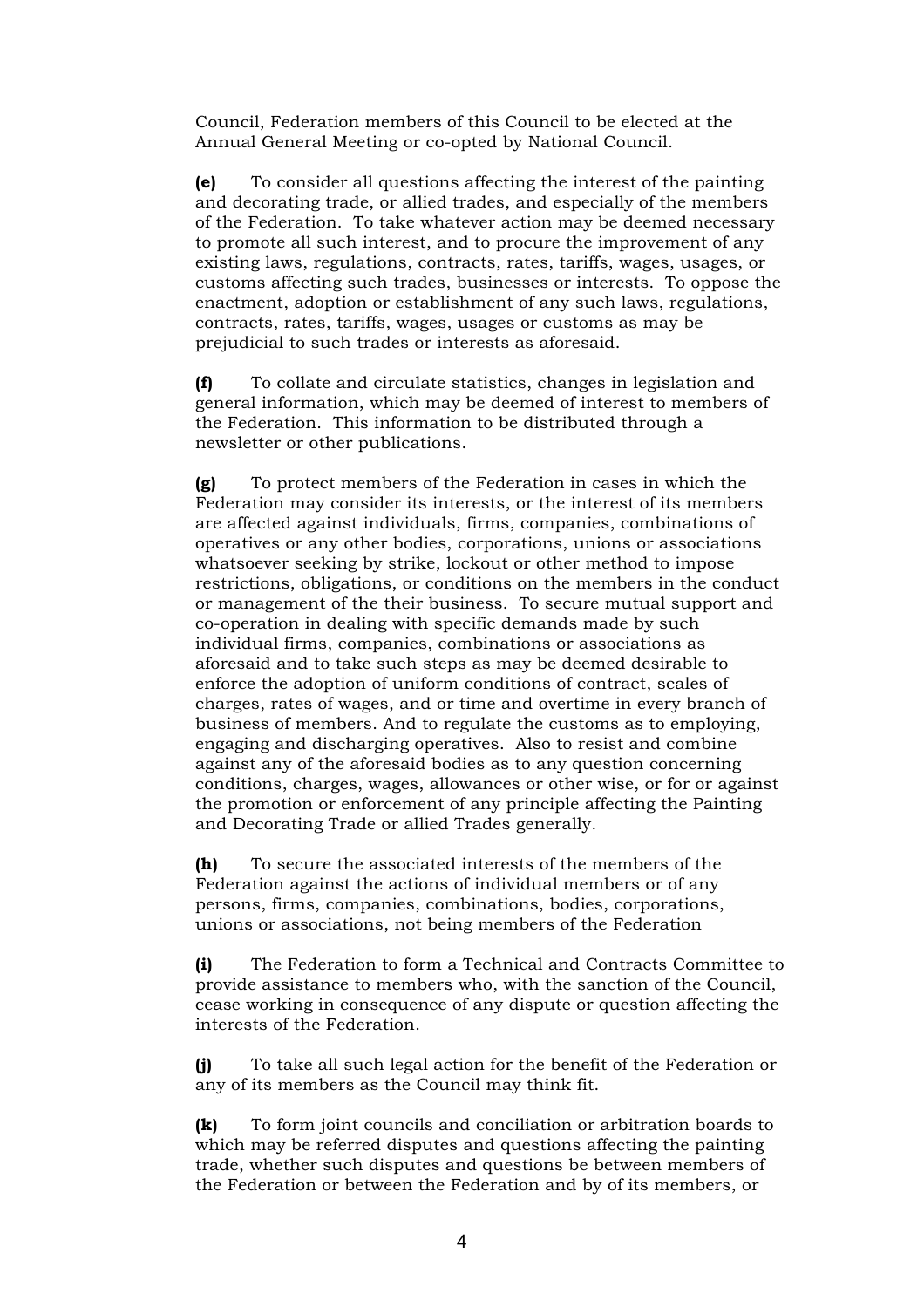any other person, persons, firm, company amalgamation, federation, union or body corporate.

**(l)** To become members of and subscribe to any bodies whose objects are the protection of the painting and decorating trade and to subscribe funds for such bodies, according to the allocation of expenses agreed to by the respective bodies.

**(m)** To raise a fund or funds for the purpose of maintaining and extending the usefulness and power of the Federation and or promoting, enforcing and securing its objects.

**(n)** To subscribe or make donations to any fund as the Council may from time to time determine.

**(o)** The Federation, through the Education Committee or other committee as directed by National Council, will liaise with the necessary training bodies to assist and encourage the work of registered and other apprentices to attain the necessary standards required for the painting and decorating craft in Scotland to make it possible for craftsmen to further advance via an appropriate higher qualification in painting and decorating.

**(p)** To carry out any other function that, in the opinion of the Council or Management Committee, is in the interest of the Federation.

#### **6. MEMBERSHIP**

**(a)** The Federation shall be composed of Painting Employers and Decorators, or firms of Painting Employers and Decorators in Scotland and such firms as the Council may elect and may also include any manufacturers associated with painting and decorating who meet the Federation's criteria.

**(b)** In the case of a Limited Company, one or more authorised representatives of such Company shall be eligible to attend the meetings of the Federation as representing such Company. The rights of such authorised representative or representatives shall be the same as those of partners as defined in Rule (c)

**(c)** In the case of two or more persons carrying on business partnership, only one shall have the right to vote at general meetings of the Federation. Notwithstanding this either, or both, or all such partners, shall be eligible to become members of the Council as provided for in Rule 7 (II).

**(d)** The Federation shall be divided into Branches, and each Branch shall appoint its own officers and conduct its own business. Every Branch shall have the powers provided by those Rules, but shall be subject, in accordance with them, to the control and direction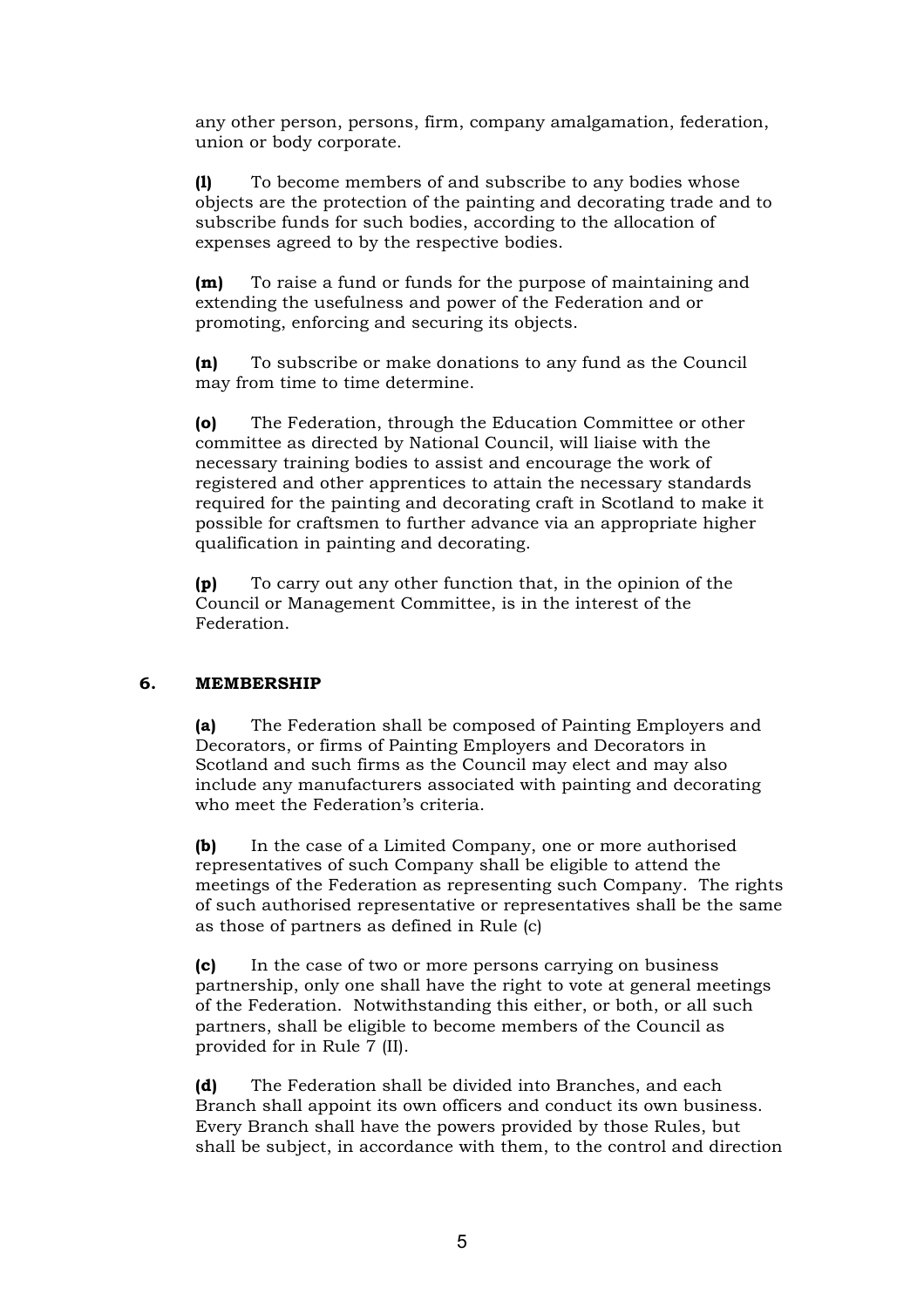of the governing body of the Federation (and its officers) as constituted by these Rules.

**(e)** Any local association of painting and decorating employers (but only one in any town or district) desiring of becoming a Branch of the Federation may be admitted as such by the Council and all members of such Branch are members of the Federation.

**(f)** Any Painter and Decorator Employer or Firm or Company of Painter Employers or self employed painter and decorators, desiring to become a member of the Federation shall apply to the Chief Executive of the Federation. They will be required to complete an application form, as approved by the National Council. Should the applicant carry on business within an area covered by a branch, the Chief Executive shall forthwith report the application to the President of the Branch concerned.

The President and one other member of the Branch will carry out the necessary investigation of the applicant and report back to the Chief Executive within thirty days. Should the Branch recommend rejection of the application, reasons for such rejection should be given to the Chief Executive.

If the applicant is not in an area covered by a Branch the Chief Executive will investigate the applicant but must receive approval of the Management Committee, before sanctioning the application.

All successful applicants covered by a Branch must attend a Branch Meeting to receive their membership. Direct members should, whenever possible, collect their Membership from the Chief Executive.

The National Council will have the power to hear an appeal from any applicant who had been refused membership by any Branch. The Council's decision will be final.

In the case of an application from a manufacturer of merchant company wishing to join the Federation this must be put in writing to the Chief Executive and approved or referred at a full meeting of the National Council.

**(g)** The Council shall have an over-riding power to refuse any application for membership without giving any reason for such refusal. The Council may delegate its powers in this connection to the other Committees to which the Chief Executive shall submit any application for membership from an applicant without a Branch area.

**(h)** No member or Branch shall become entitled to the benefits of the Federation in connection with any strike, dispute or stoppage which shall have commenced before his or its election.

**(i)** A Painting Employer who is unattached to any Branch may be accepted as a Direct Member only in cases where no Branch exists in the town or district in which he carries on business, and on the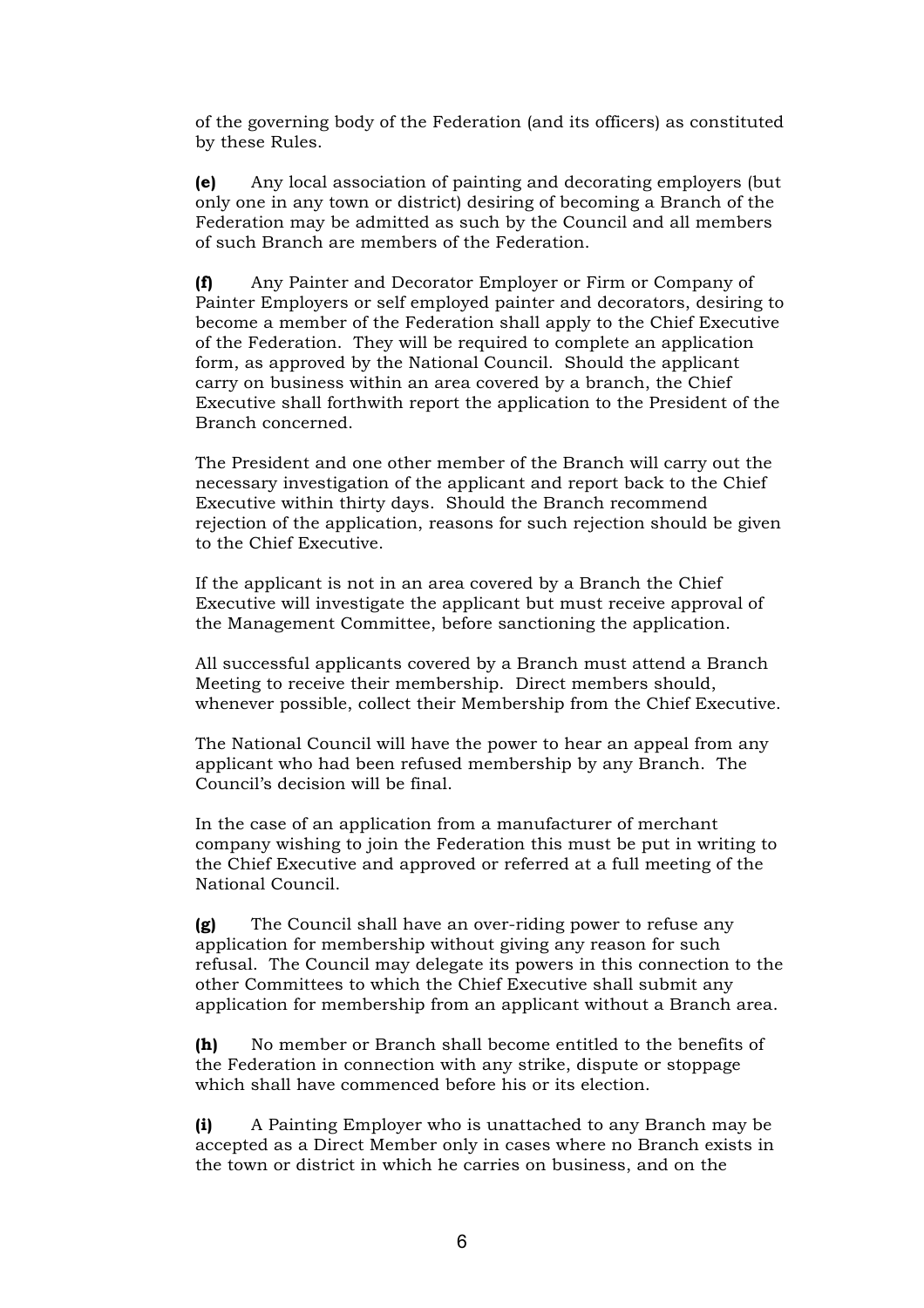establishment of a Branch in such a town or district he shall cease to be a Direct Member.

Any painting and decorating member who is unattached to any Branch will be directed to the nearest Branch to their location until such times as a Branch in the member's town or city exists.

**(j)** Any member of the Federation, or Branch, wishing to resign or retire from the Federation may do so on giving six months' notice in writing to the Secretary of the Branch, or Chief Executive, the same to expire at the end of the current year, provided always that they meet all their current liabilities to the Federation and that no trade dispute is then pending in connection with or affecting the Federation. The retiring member or Branch shall, upon retirement cease to have any interest in or claim upon any funds of the Federation. Any member on becoming bankrupt or compounding with his creditors (or in the case of a partnership or company on being dissolved or wound up) shall cease to be a member, but any individual so ceasing to be a member shall be eligible for re-election. Any member transgressing any of the rules of the Federation or failing to pay his subscription or fines, or acting in a way contrary to the interest of the Federation, shall be liable to expulsion at the discretion of the Council. No expelled member shall have any interest in or claim on the funds of the Federation.

**(k)** The Council shall have power to admit any member or former member of the Federation or other person to honorary membership. Such honorary membership shall only be conferred on such persons as the Council may in its absolute discretion consider to have given exceptional service to the Federation or to have given particular service to the Painting and Decorating crafts in Scotland. No honorary member shall be under any financial obligation to the Federation by way of subscription, entrance fee or levy and shall receive information of all Branch meetings within the area of his residence and may attend and vote thereat.

**(l)** The Council shall have power to admit to associate membership any person, firm or company carrying on the business in Scotland in such fields of activity associated with the painting and decorating trade as the Council shall in its absolute discretion determine. No person or Company described in paragraph 6(a) shall be eligible for associate membership. Associate members shall pay such entrance fee and/or subscription or levy as may from time to time be fixed by the Federation in General Meeting or by the Council. They shall receive such information as the Council may determine but shall not be entitled unless so resolved by the Council or in the case of a Branch, by the Branch, to receive notice of Federation or Branch business meetings. Nor shall they in any event be entitled to vote on any matter. The Council shall be entitled in its absolute discretion to accept or refuse an application for associate membership and may make such regulations or bye-laws relative to such applications as it shall think fit. Associate members shall have no interest in the assets of the Federation nor shall the provisions of Rules 12, 14, and 15 affect them.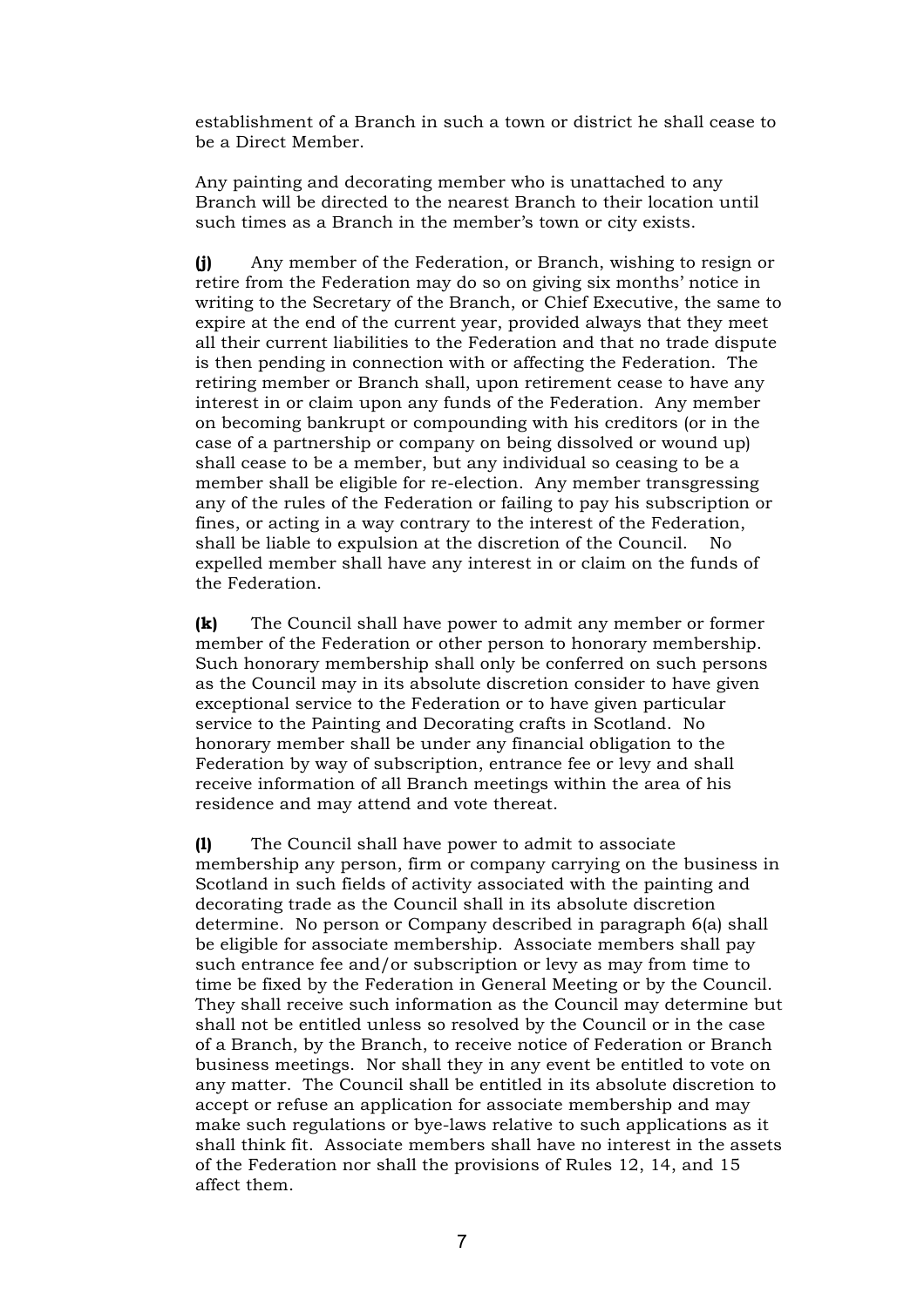#### **(m) Code of Conduct**

All members must abide by the Federation's Code of Conduct which may from time to time be amended by the National Council.

#### **7. MANAGEMENT**

The Management of the Federation shall be vested in a Council which shall have power to act in the name of the Federation.

**II Composition of Council**: The Council shall consist of a President, Vice President, or Vice Presidents, the Immediate Past President, Treasurer, Convenors of the Education, Technical and Contracts, Buying Group and Management Committees (if they are not elected or nominated members of the Council), together with four members elected at the Annual General Meeting, and representatives of all of the Branches who shall be elected as follows:

Each Branch shall elect one member of the Council. Branches having thirty-five or more members shall elect an additional member of the Council for each thirty-five members or portion of thirty-five exceeding twenty.

- **III Election of Officers:** The President, Vice President or Vice Presidents, Treasurer and Auditors shall be elected at the Annual General Meeting.
- **IV Nomination of Officers:** Nominations for the offices of President, Vice President or Vice Presidents, Treasurer, Legal Adviser and Auditor shall be forwarded, in writing, to the Chief Executive not less than seven days before the date of the Annual General Meeting. Nominations for these offices shall bear the signatures of five members of the Federation.
- **V Right to Co-opt Members:** The Council may, at the first meeting following the Annual General Meeting, co-opt not more than three direct members from among the members of the Federation.
- **VI Status of Officers:** The President and Treasurer shall not be considered to be representatives of any Branch.
- **VII Management Committee:** At the Annual General Meeting there shall be elected a Management Committee consisting of the President, Vice President or Vice Presidents, Immediate Past President and Treasurer and at least two other members to deal with matters of urgency as may from time to time arise and to consider business which may come before the Federation in General Meeting or Council and to make recommendations thereon. The Management Committee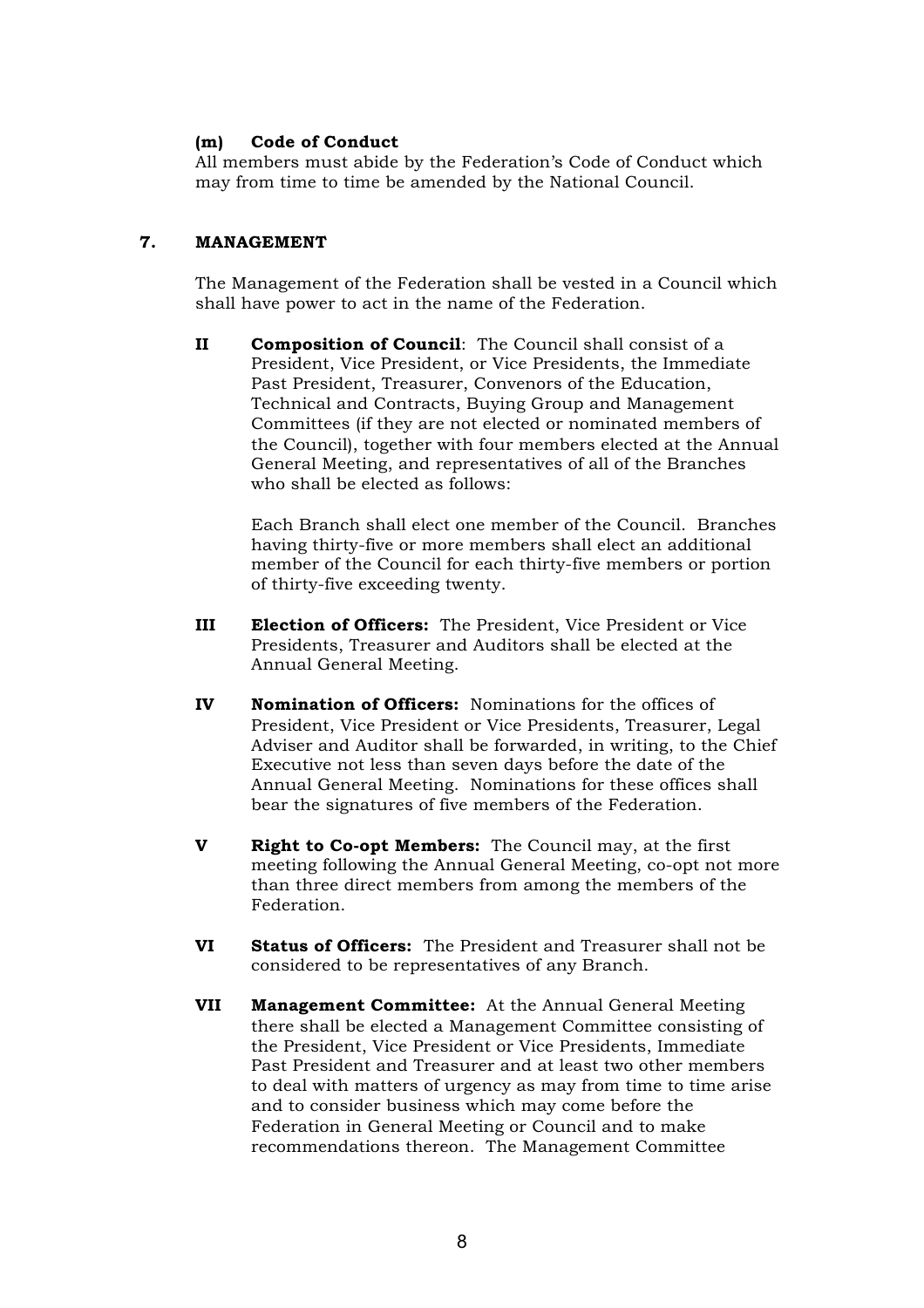members shall be entitled to attend all Council meetings but, unless a member of the Council, shall have no vote.

**VII.1 Management Committee:** From the members of the Management Committee a Finance Committee will be formed. This will consist of President, Senior Vice President, Junior Vice President, Immediate Past President and the Treasurer/Honorary Treasurer.

This Committee will liaise with the Chief Executive and together will make decisions on the day to day management of the Federation. The Treasurer/Honorary Treasurer will be the Convenor of this Committee and will report, in conjunction with the Chief Executive, to the National Council.

- **VIII Eligibility for Re-election:** Members of the Council, and Management Committee, shall be eligible for re-election.
- **IX Removal of Officers etc:** Any officer, member or members of the Council or Management committee may be removed by the votes of three-fourths of the members of the Federation present at a General Meeting, provided that in the notice convening such General Meetings intimation shall have been given of the intention to move a resolution to that effect. Any vacancy amongst its members and the officers which occurs during the course of the year, and any member elected to fill such vacancy shall hold office for the un-expired period of his predecessor's term of office.
- **X Special or Sub-Committee:** The Council or the Federation in General Meeting may from time to time appoint such special or sub-committees as it may deem necessary, and appoint representatives on any body to which the Federation may be attached or affiliated, and shall have power to decide the method of nominating and appointing such special or subcommittees or representatives.
- **XI Quorum:** At any meeting of the Council six shall form a quorum, and at any meeting of the Management Committee four shall form a quorum.
- **XII Power to Call General Meetings:** The Council shall have power to call a General Meeting at any time, and shall call such a General Meeting at the request in writing of not less than fifty members.
- **XIII Power of Council:** The Council shall have power to institute any propaganda which may be deemed necessary and in accord with the objects of the Federation; to make bye-laws with regard to management and procedure as shall from time to time be deemed expedient, such bye-laws to be in conformity with these Rules; to authorise the payment of any moneys for expenses incurred in carrying out the work of the Federation; to call upon the members of the Federation to pay such levies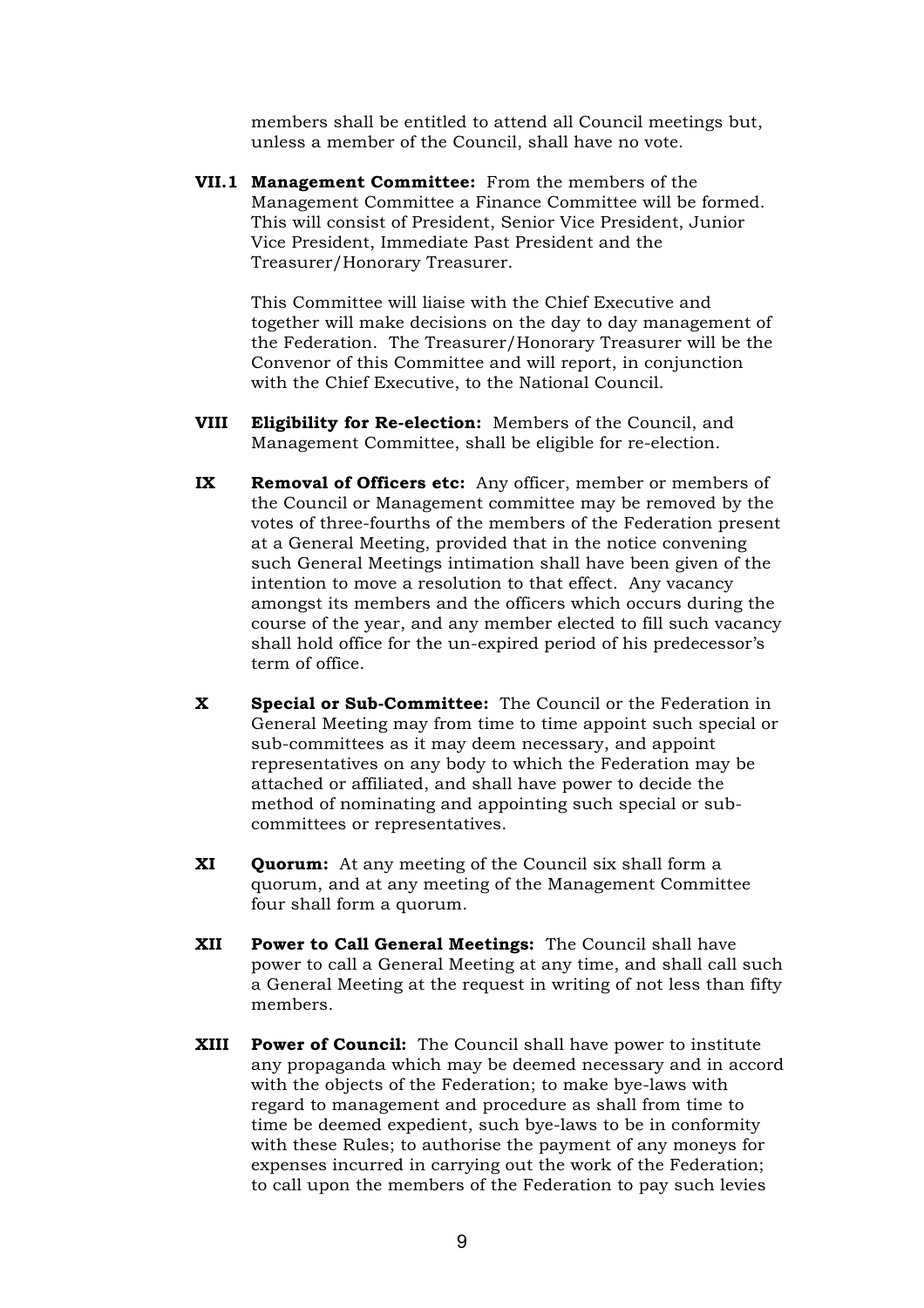as may be found necessary to meet any deficiency that may occur in the funds through excess of expenditure over ordinary contributions.

- **XIV Annual General Meeting:** An Annual General Meeting of the Federation shall be called by an order of the Council, signed by the Chief Executive, not later than 30th April in each year for the election of officers and the transaction of any other business of the Federation. Notice of the Annual General Meeting shall be posted to each member at the address on the list of members seven days at least prior to the meeting.
- **XV Annual Report:** At the Annual General Meeting the Council shall present a report of the affairs of the Federation, together with a duly audited statement of accounts prepared by the Treasurer.
- **XVI Auditors:** An Auditor or Auditors, not necessarily members of the Auditors Federation, shall be appointed by the Federation at the Annual General Meeting, who shall audit all the Accounts of the Federation at least once in every year, and continue in office until the next Annual General Meeting, unless he or they be previously removed by a resolution of the majority of the members present personally and voting at any General meeting called for that purpose. In case an Auditor appointed at an Annual General Meeting shall die or retire or be removed as above prior to the next Annual General Meeting, the Council shall appoint a person to fill the vacancy for the interim period.
- **XVII Notice of Special General Meetings:** Notice of every Special General Meeting of the Federation must be posted to each member of the Federation at the address on the list of members seven days at least prior to the meeting.
- **XVIII Voting at General Meetings:** At General Meetings each member shall have one vote either upon a show of hands or upon a poll.
- **XIX Poll:** A poll may be demanded by any fifty members; on a poll votes may be given personally or by proxy. A poll shall be taken at such times and in such manner as the Chairman of the meeting may direct.
- **XX** At any General Meeting, unless a poll is demanded by at least fifty members, a declaration by the Chairman that a resolution has been carried or carried by a particular majority, and an entry to that effect in the Minute Book of the Federation, signed by the Chairman of the meeting, shall be sufficient evidence of the fact, without proof of the number of proportion of the votes recorded in favour of or against such resolution. Any General Meeting may nevertheless decide to refer any matter to the votes of members in terms of the succeeding sub-clause.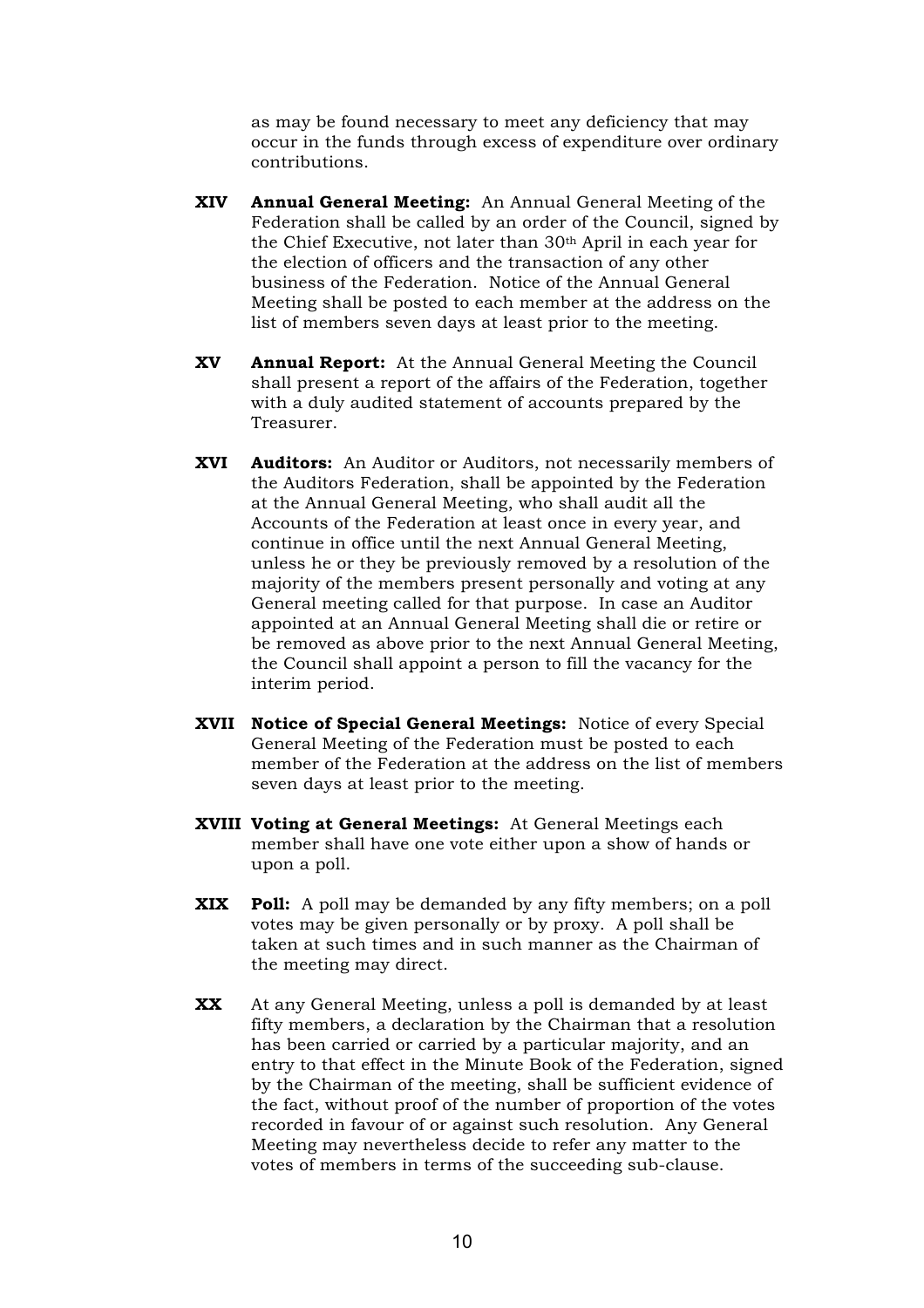- **XXI** On any matter which, in the opinion of the Council or any General Meeting, should be decided by the members of the Federation, the votes of Direct Members may be taken through the post and sent to the Chief Executive, and the votes of member of Branches shall be taken at specially summoned meetings of the Branches or directly as the Council or General Meeting may determine. The number of members voting for and against shall immediately be transmitted in such a manner as the Council or General Meeting as the case may be made to determine to the Secretary, who, with two members of the Management Committee, shall add up the same and the matter shall be decided by a majority of the total number of members voting.
- **XXII Meeting of the Council:** The Chief Executive shall call a meeting of the Council as may be decided by the Council.
- **XXIII** The President or Management Committee shall have power to call a meeting of the Council at any time.
- **XXIV Meeting of Management Committee:** The Chief Executive shall call meetings of the Management Committee at any reasonable time when instructed by the President, or any Vice President or three members of the Committee.
- **XXV Reports re Matters of Urgency:** Any demand or question urgently affecting the general interests of the Federation shall be reported immediately to the Management Committee, who shall at once consider the same.
- **XXVI Expenses of Officers and Delegates:** Any person or persons appointed to act on the Council or Management or other Committees or to transact business on behalf of the Federation shall receive out-of–pocket expenses. Any persons appointed by the Council or Management Committee to act in the Federation's business in a professional capacity shall receive such fees as the Council shall determine and also their out-ofpocket expenses.

#### **8. DUTIES OF OFFICERS**

#### **President**

The President shall enter on his duties at the Annual General Meeting at which he is elected. He shall be *ex officio* member of all Committees. He shall preside at all Council and General Meetings, be the sole judge of order, may take part in all discussions, but not vote unless there is an equality, when he may give a casting vote, or may call for another vote by ballot, in which he may take part.

#### **Vice President**

The most senior Vice President shall, in the Presidents absence, preside over the meetings, and have similar powers, but shall have a vote if representing his Branch. In the absence of the president, and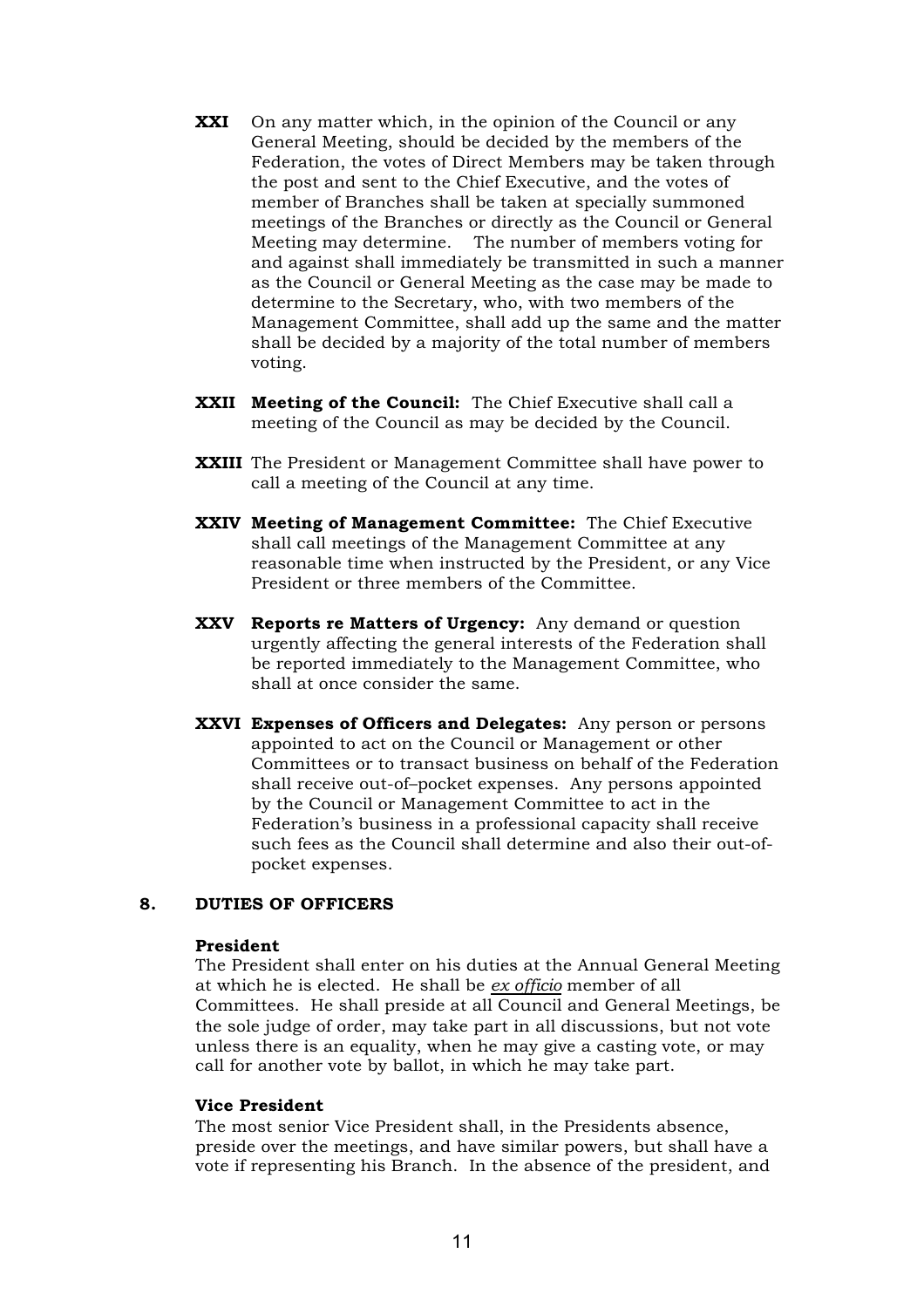any Vice President a Chairman shall be elected from the members, who shall have the same powers as the Vice President.

#### **Chief Executive**

The Chief Executive shall convene and attend all meetings, keep record of proceedings in the minute book, conduct all correspondence, and act generally under the instructions of Council and Management Committee. He will provide secretarial support to all Branches and attend and minute Branch meetings at no cost to Branches. He will be responsible for the smooth running of the offices of the Federation and shall see to the performance of all statutory obligations. He will also be responsible for all staffing issues including disciplinary matters. He will be responsible for the collection of all subscriptions. He will be responsible to the Treasurer for the day to day running expenses of the Federation and shall therefore deal with the accounts and payments. The Chief Executive shall receive and account for all monies of the Federation, deposit the same within 7 days in some Bank approved by the Council. Pay all charges and accounts against the Federation on the order of the Council or delegated Committee, and preserve all orders or vouchers and account for same. He shall not be entitled to vote at any meeting.

#### **Treasurer/Honorary Treasurer**

The Treasurer will be the Convenor of the Finance Committee and will report the finances of the Federation to the National Council and General Meetings of the Federation. The Treasurer will only have a vote if he is a fully paid member of the Federation otherwise he will have no vote. Honorary Treasurers shall not have a vote at any meeting.

#### **Security**

The Chief Executive and Treasurer shall give such security, if any, as may be required by the Council or Management Committee.

#### **9. CONTRIBUTION**

- **(a)** The financial year of the Federation shall commence on the first day of January and end on the thirty-first day of December each year.
- **(b)** Each member shall pay in advance, not later than 31st March, an annual subscription to the offices of the Federation. Failure to pay by the said date will result in the member losing benefit of all services and voting rights. Further delay in payment, without due reason, could result in expulsion. Any expulsion, must be sanctioned by National Council.
- **(c)** The Federation in General meeting shall determine the amount of the Annual Subscription, which may be fixed for each member, or may be graded according to the number of employees employed by each member or otherwise, or a combination of both methods as the meeting may determine. The meeting of the Council may make regulations for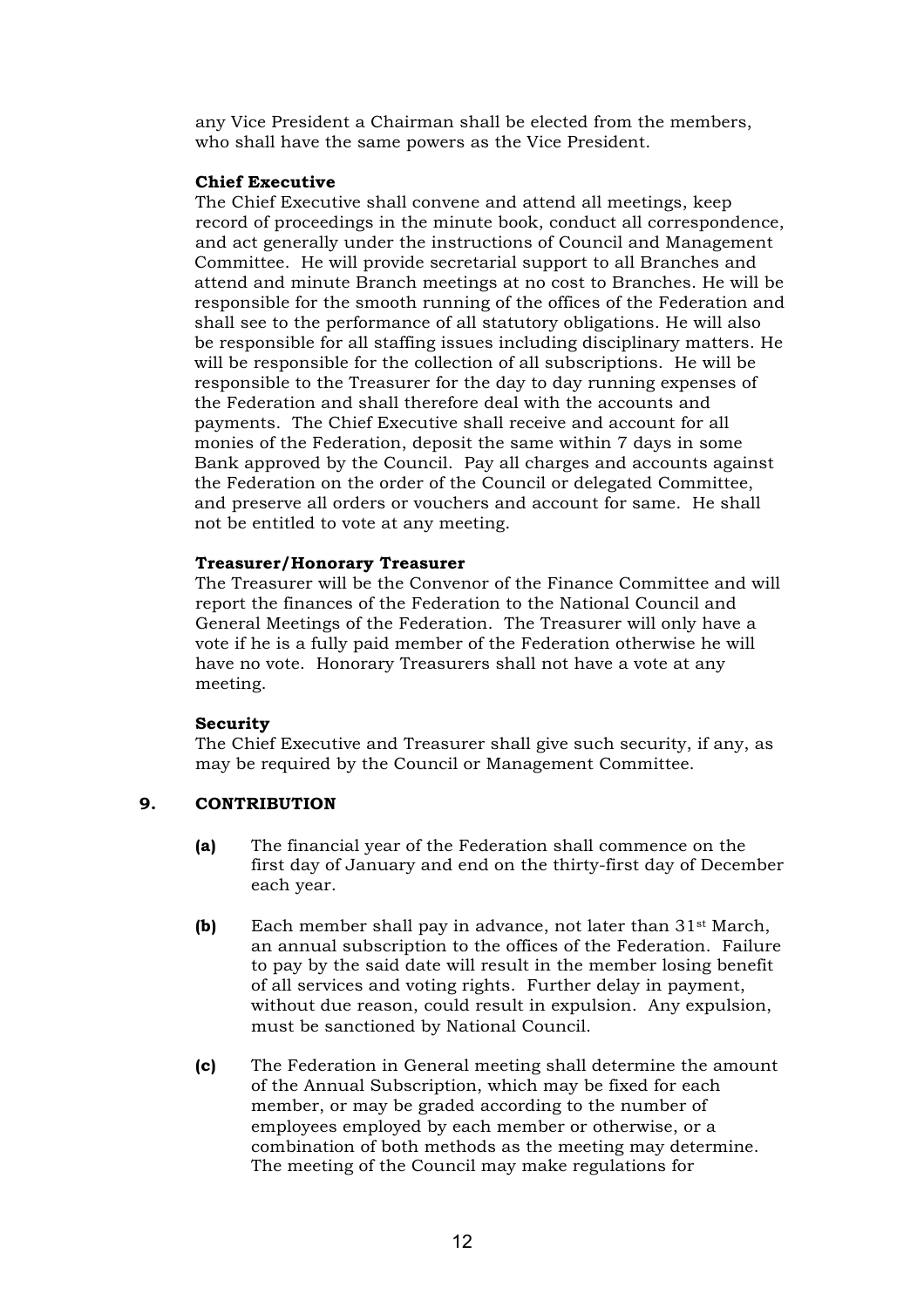determining the method of assessment of a member's liability and subscription pertaining to any manufacturing company or merchant company who meet the criteria.

- **(d)** The Federation in General Meeting may at any time by an ordinary resolution make such change in the amount or method of subscription, or the date of payment thereof, and may impose such entrance fee (if any) as it so decides.
- **(e)** The Council shall have power to require for special purposes (of which it shall be the sole judge) from each member any additional subscriptions or levies.
- **(f)** The Council has the power to agree and apply any penalty, for any member, who is more than 3 months in arrears of subscription.

#### **10. CONTROL AND INVESTMENT OF FUNDS**

All monies belonging to the Federation shall be received by the Chief Executive, who shall there from pay all monies as instructed by the Council. The Council may frame bye-laws as to the signing of cheques, and alter same from time to time. So much of the funds of the Federation as may not be wanted to meet the usual accruing liabilities may at the discretion of the Council be placed on deposit at the bank or invested in any security authorised by law for the investment of trust funds in the names of Trustees to be elected at a General Meeting.

The Trustees must be members of the Federation, but not necessarily of the Council. They shall hold office for three years, and shall be eligible for re-election.

The books and accounts of the Federation and the list of members shall be open at all reasonable times to the inspection of every person having an interest in the funds of the Federation.

The Funds of the Federation (both Capital and Income) may be applied in the furtherance of the object of the Federation in such a manner as the Council may decide.

#### **11. ACCOUNTS**

True accounts shall be kept of all sums of money received and expended by the Federation, and of the matter in respect of which such receipt and expenditure take place, and of the property, assets, credits and liabilities of the Federation; and shall be open to the inspection of the members, subject to any reasonable restriction that may be imposed, as to the time and manner of inspecting the same, in accordance with the regulations of the Federation for the time being.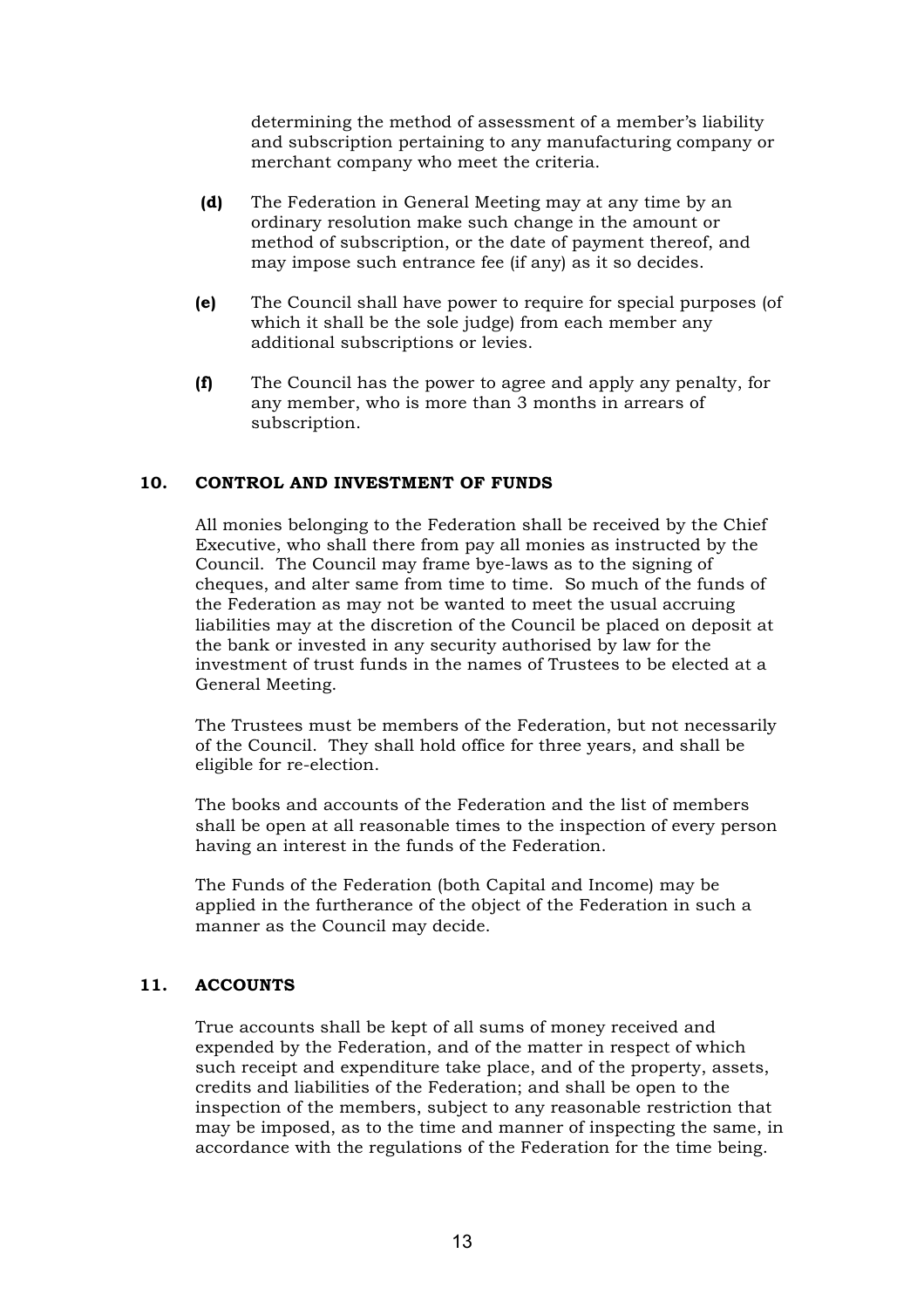#### **12. NATIONAL AND LOCAL AGREEMENTS**

The Federation's representatives on the Scottish Painting Council shall have right in conjunction with representatives of the Operatives to determine National and Local Working Rules in regard to wages, hours and working conditions. Such agreements shall be binding on all members of the Federation. Branches may meet in consultation with the Operatives and arrive at agreements regarding local conditions so far as not covered by National Agreements.

#### **13. INTERVENTION IN DISPUTES**

The Council, or the Technical and Contracts Committee on behalf of the Council, may intervene in disputes and may, where the dispute involves a stoppage of work or failure to work normally, reach a settlement on behalf of all members who may be involved in the dispute.

#### **14. DISPUTES WITH CUSTOMERS**

The current dispute's procedure, as agreed by the Technical & Contracts Committee and approved by the National Council, will apply.

#### **15. PENALTY**

In the event of any violation of any rule, regulation or bye-law, the National Council shall, upon the receipt of information, fully investigate the complaint and with the approval of the Council, take steps if deemed necessary, to enforce the observance of the rule, regulation or bye-law, and also of the findings, by the infliction of a fine not exceeding £500.00 or by the expulsion of the offending member, or by both, or otherwise as the Council shall deem appropriate. The member shall have right of appeal to the Council; notice of such appeal shall be lodged with the Chief Executive within four weeks of the decision of the National Council being conveyed to the member.

#### **16. BRANCHES**

**(1)** Any number of qualified painter and decorator employers may form and be admitted as a Branch of this Federation on being proposed and seconded in accordance with the Rules of the Federation, provided no other Branch exists in the same town or district. All members of Branches shall be subject to these Rules

**(2)** Each Branch shall be entitled to make bye-laws for their guidance, provided such bye-laws are not contrary to the spirit of the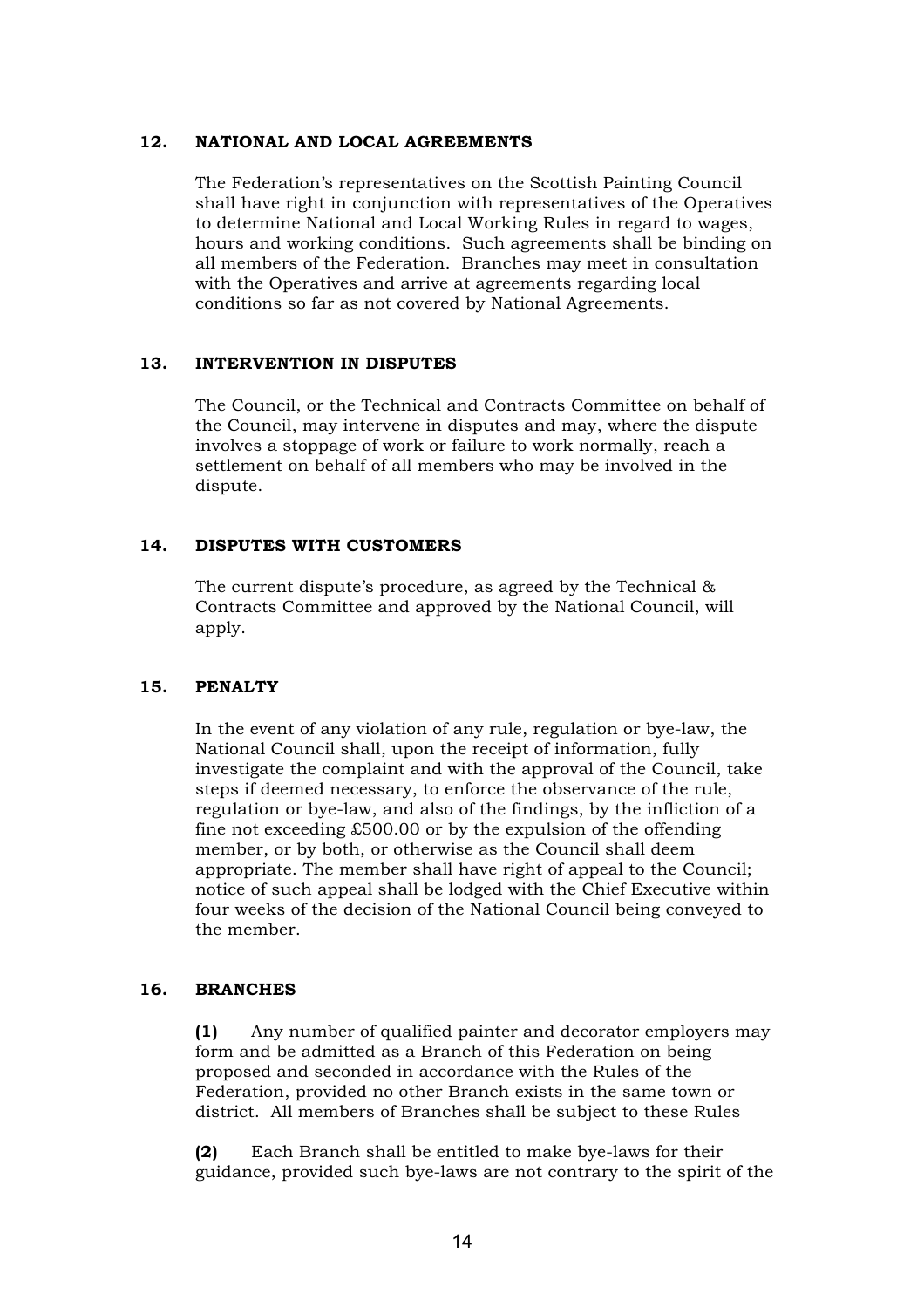Rules of the Federation and are submitted to and approved by the National Council of the Federation.

**(3)** Each Branch shall be entitled to nominate representatives to the National Council of the Federation in the proportions laid down by Rule 7 (2) of this Federation.

**(4)** Should any case come before any Branch on which the Rules are silent or not clearly defined, such case with full particulars, shall be immediately sent to the Chief Executive of the Federation to submit to the Management Committee for its decision, and the case with the decision of the Management Committee thereon shall be circulated amongst the other Branches and shall henceforth be a guide to the remainder of the Federation. All such decisions shall be inserted in the Branch minute book.

**(5)** No Branch shall take any independent action contrary to a decision of the National Council, the Management Committee, or any Special or Sub-Committee appointed by the National Council.

**(6)** In the event of any Branch disagreeing with a decision of the Management Committee, or of any Special or Sub-Committee appointed by the National Council, such Branch may request the Chief Executive in writing to call a meeting of the National Council within fourteen days to hear representations against such decision. The cost of such meeting shall be defrayed by the Branch requesting the calling of such meeting, but the National Council may remit such cost if such Branch shows just cause for calling such meeting.

**(7)** Each Branch shall have Auditors or Auditor, to be elected annually from its members, who shall present and read over the Annual Meeting of the Branch an account of the income and expenditure for the past year, and shall thereafter forward a copy of such account to the Treasurer of the Federation.

**(8)** Any member of the Federation desirous of attending a meeting of a Branch to which he does not belong may be admitted thereto, and if a majority of the members consent, shall be allowed to take part in the proceedings, but not to vote.

**(9)** No dispute, strike or lockout by any Branch will be recognised by the Federation unless the same is carried out with the consent of the National Council or Management Committee of the Federation in consultation with the offices of such Branch.

**(10)** Branches shall respectively be named, as a sub-title, "Branch of the Scottish Decorators Federation".

**(10a)** In the event of any Branch failing to carry out the provisions of these Rules or failing to appoint office bearers or hold a General Meeting at least once in each year, it shall be competent for the National Council or the Management Committee to summon a meeting of the Branch members and if the National Council or a General Meeting of the Federation should thereafter so decide, the